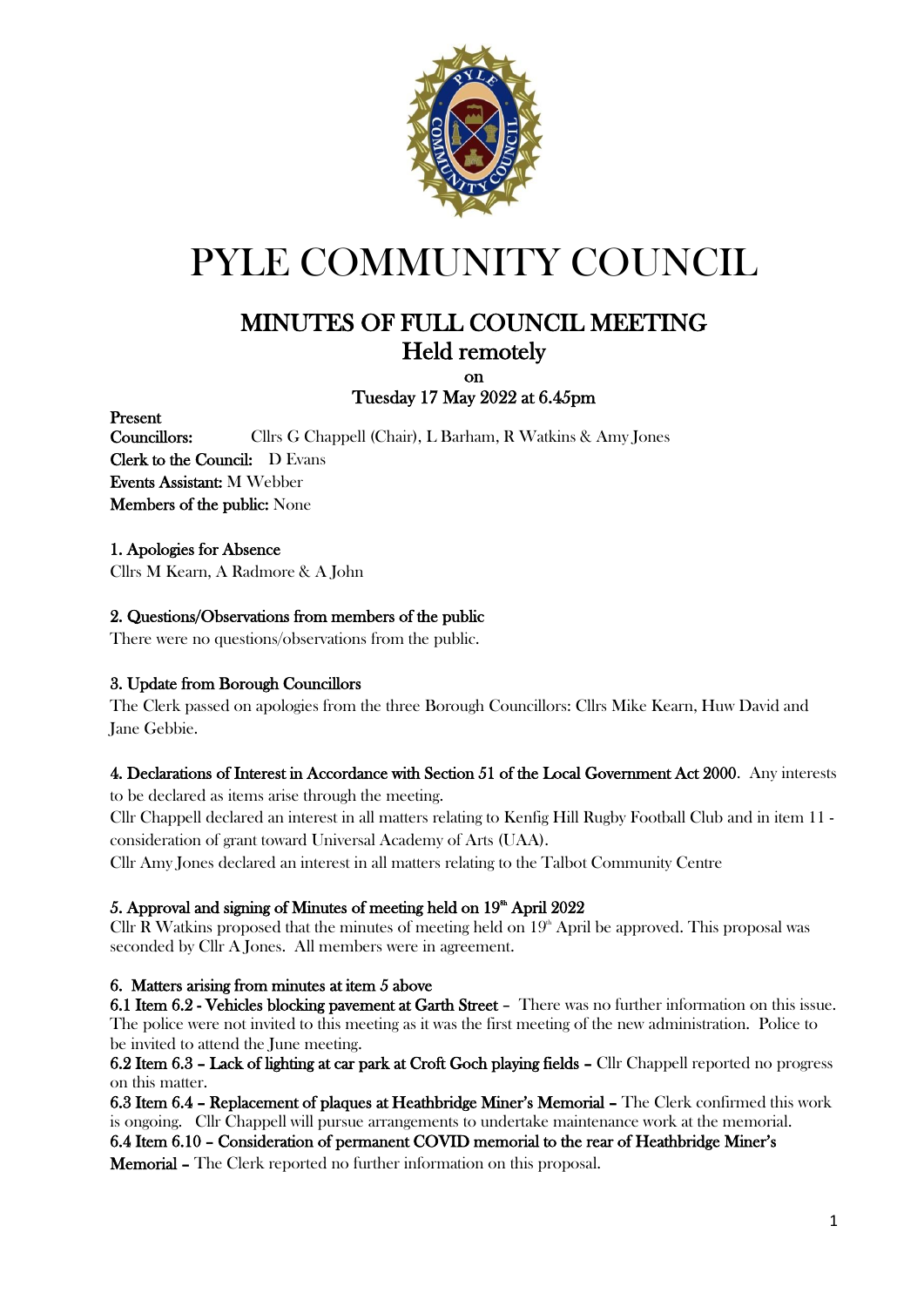6.5 Item 6.11 - Cardiff Conservation Volunteers – The Clerk reported that the volunteers are undertaking work at the Collwyn on  $22<sup>nd</sup>$  September. Peter John of P J Landscapes will attend with the volunteers. The Clerk reported that a resident has contacted the community council with concerns regarding Japanese Knotweed at the Collwyn. The Clerk was asked to instruct P J Landscapes to monitor any evidence of Japanese Knotweed in the area.

6.6 Item 9 Events – The first meeting of the Remembrance Day Committee is scheduled for  $14<sup>th</sup>$  June. The Clerk confirmed that bunting and light filters have been purchased to decorate Heathbridge Miner's Memorial for the Platinum Jubilee. The Events Assistant and Cllr Chappell will take the decorating forward on  $1^{\circ}$  June.

6.7 Item 13(d) Provision of new premises in Kenfig Hill for Royal Air Force Cadets – The Clerk reported there had been no update on alternative premises in Kenfig Hill being identified for the Cadets.

#### 7. Accounts Payable & Financial Update

Members had previously been provided with accounts payable and financial information to date. Cllr Gary Chappell proposed acceptance of finance information. Cllr Rhys Watkins seconded this proposal. All members were in agreement.

#### 8. Consideration of Purchase of Video Equipment to facilitate Multi-location Meetings

Members had previously been provided with quotes from Redhead Audio Visual, AVL Solutions, Gorilla and Integer. Members discussed quoted. Cllr Amy Jones proposed acceptance of quote from Integer. Cllr Watkins seconded this proposal. All members were in agreement.

#### 9. Consideration of proposals relating to future use of land to the rear of Pyle Swimming Pool

The Clerk reported no further information received from Whittington Landscape Architecture relating to masterplan for this area.

#### 10. Consideration of proposals relating to provision of play park at Ty Talwyn

Members had been provided with quote from Whittington Landscape Architecture for contract management of play park provision. Members discussed. The Clerk was asked to explore other contract management companies in order to make comparison of services offered.

#### 11. Consideration of Requests for grants/donations

Members discussed the following requests for grants/donations:

- Sker & Pink Bay Lifeguards Club The Clerk was asked to request further information on what the grant will be used for.
- Kenfig Hill Guides & Scouts Cllr Watkins proposed £500 be granted for the use detailed within the request. Cllr Chappell seconded this proposal. All members were in agreement.
- Universal Academy of the Arts (UAA) Cllr Chappell declared an interest in this request. Cllr Jones proposed a grant of  $\text{\pounds}1,000$  be made toward the activities described within the request. Cllr Barham seconded this request. All members were in agreement.
- Kenfig Hill Rugby Football Club Cllrs Chappell and Watkins declared an interest in this request. The declaration of interest by two members meant consideration of this request could not be taken forward as the meeting was not quorate for this item.

#### 12. Highway Safety

Members discussed ongoing issues at Marshfield Avenue, the entrance and exit to Village Farm Industrial Estate, including the lack of a pedestrian crossing in this area, and the sites identified at Heathbridge and Pisgah Street for provision of 2 x Puffin Crossings. The Clerk was asked to request a meeting with officers from BCBC's Highways department regarding the issues discussed. Members discussed issues related to illegal use of off-road scrambler in the area. The Clerk was asked to pass on concerns to the PCSOs about the rise in offroad scramblers in the area, particularly at Waunbant Road. As discussed at item 6.1 above, PCSOs to be invited to the June meeting.

#### 13. Events

As discussed at item 6.6 above, there will be a meeting of the Remembrance Committee on  $14^{\text{th}}$  June. Meetings of the Christmas and Festival Week committees will be organised for July. The preferred date for the Festival Week was  $5^{\text{th}}$  July, at KHRFC. The Events Assistant will arrange.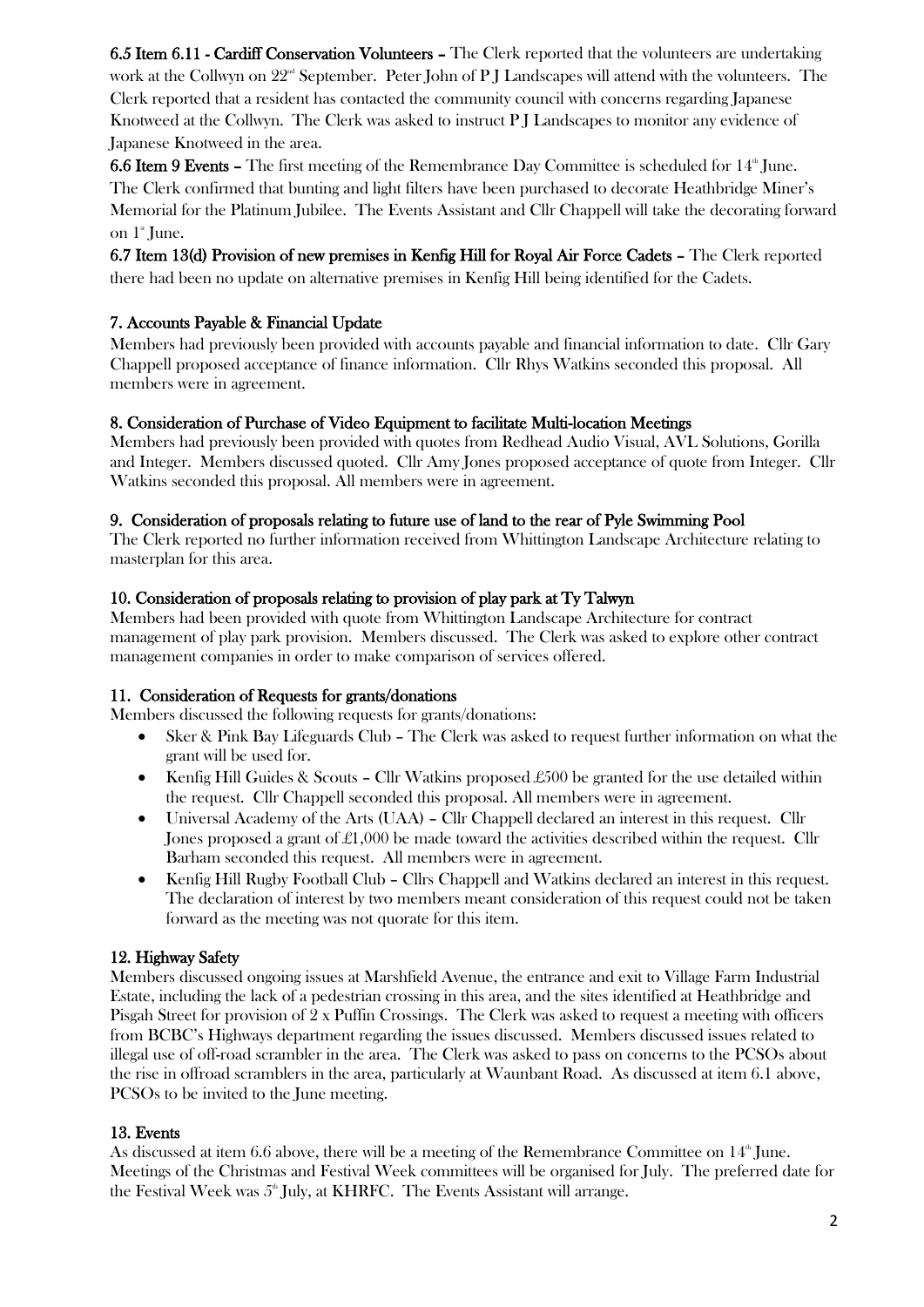Due to the cancellation of the pantomimes scheduled for December 2021 there were selection boxes left over. Members discussed how these could be distributed. Cllr Jones proposed the chocolates be passed to KPC. Cllr Watkins seconded this proposal. All members were in agreement.

## 14. Reports

#### a) Clerk's Report

The Clerk reported as follows:

- Members had previously been provided with BCBCs invoice for 2021 festive lighting. Cllr Chappell proposed payment of invoice. Cllr Watkins seconded this proposal. All members were in agreement.
- Members had been provided with information relating to quote for booking of two showings of Aladdin on  $27<sup>th</sup>$  December, at Kenfig Hill Rugby Football Club. Cllr Chappell declared an interest in this item as the venue is KHRFC. Cllr Jones proposed acceptance of quote. Cllr Watkins seconded this proposal. All members were in agreement.
- The Clerk reported that BCBC have now confirmed the co-option process for the 2 x member vacancies can commence. The Clerk will take this forward.

#### b) Members Reports

(i) Cllr Chappell reported on highway issues previously discussed in the meeting.

(ii) Cllr Chappell asked that enquiries be made into what is proposed for the vacant area to the right of Pyle Fish Bar.

(iii) Cllr Jones reported illegal use of off-road scramblers at Waun Cimla. Members discussed information received from PCSOs regarding difficulties with taking forward prosecution of illegal use of scramblers due to the reluctance of members of the public to report incidents. Members discussed ways in which members of the public can anonymously report crimes by means of initiatives such as Operation SNAP, where photographs can be passed to the police anonymously.

(iv) Cllr Jones reported on issues relating to parked vehicles on the corner of North Avenue and Marshfield Avenue causing problems with vision at the junction in this area. Cllr Jones also reported on problems with parked vehicles at the entrance to Ty Talwyn Avenue from Pisgah Street. The Clerk to ask that the PCSOs look into the issues described.

(v) Cllr Watkins reported on the condition of the highway at the lane behind Park Street.

(vi) Cllr Watkins reported on lack of road markings at Pyle Cross.

(vii) Cllr Watkins reported that he has received complaints from residents about failure by Kier to deliver refuse bags. Cllr Watkins will pass details of the addresses affect to the Clerk.

(viii)Cllr Barham reported issues related to vehicles parking on pavements throughout the villages of Kenfig Hill and Pyle. This is an ongoing issue that the Clerk should again report to the PCSOs.

#### 15. Planning Applications

Cllr Watkins reported on the following planning applications received, members discussed:

• Planning Application Consultation T/22/14/TPO - 30% reduction of mature sycamore, slight crown life, remove all deadwood in canopy and remove 5 lower limbs - 9 Longlands Close – Pyle CF33 6LR

There were no issues relating to reductions being made.

- Planning Application Consultation  $T/22/8/TPO 25%$  crown reduction to Oak trees to the rear pf the properties (location clarified and amended description received) – Trees at 1 & " Ton View, 28 & 29 Bryn Onnen, 1 Tre Newydd, Kenfig Hill Bridgend There were no issues relating to reductions being made.
- Planning Application Consultation T/22/10/TPO 25% crown reduction and to trim overhanging branches to large Oak tree – Rear of 2 Ton View, Kenfig Hill, Bridgend CF33 6EX There were no issues relating to reductions being made.

#### 16. Rights of Ways / Open Spaces

The Clerk reported that quote is awaited from Gerald Davies Ltd., to repair wooden border at Rosemount Gardens. Cllr Watkins will inspect the border tomorrow.

The Clerk reported that quote for extended guarantee had been received from DELL for Council's laptop. Cllr Watkins proposed acceptance of quote. Cllr Jones seconded that proposal. All members were in agreement.